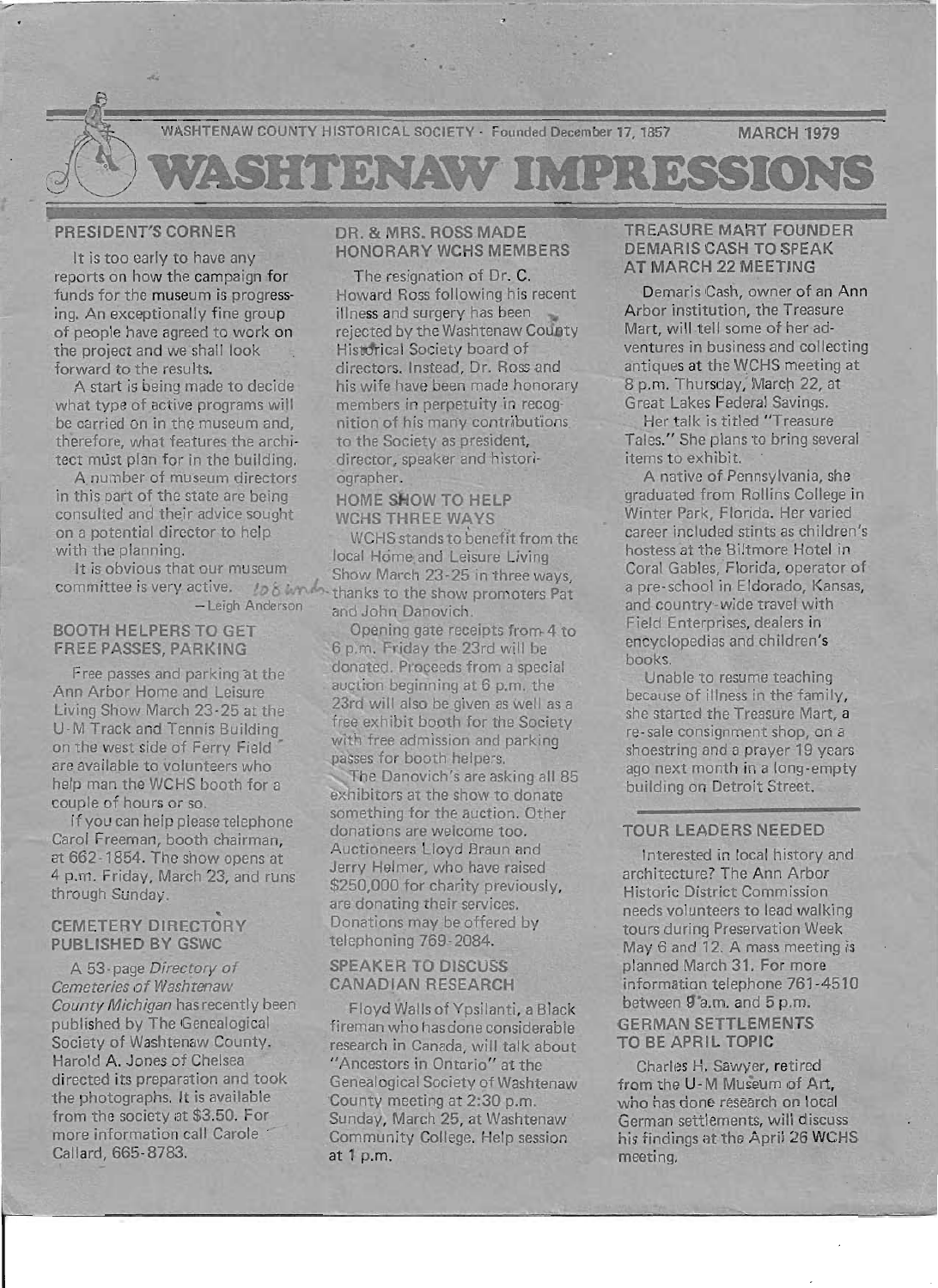# **OWS DETERS "CONDO'S"**

PRESERVES "FRONT PORCH" WAY OF LIFE



The normal expectation for a neighborhood of turn-of-thecentury homes near downtown in a city the size of Ann Arbor is deterioration to slums and replacement by apartments.

This hasn't happened in Ann Arbor's near West Side. How a determined group of residents have apparently successfully fought off that fate was the topic of the February WCHS meeting.

As might be expected they organized. Martin Lee, past president and current board member of the Old West Side Association (OWS), a non-profit corporation, talked about their efforts and showed slides of what it was about the area they wished to preserve.

"It's certainly true if you know our area that even though we have some beautiful homes we are not by any stretch of the imagination *Le Vieux* Carre in New Orleans or a Georgetown.

"We are a bunch of modest homes, however, an extraordinarily large number remain intact. It's the total ambience of the area together with some of its physical features which we made the purpose of our efforts.

"That really is a fundamentally different way to approach preservation than many people in this country were used to doing."

OWS began when a group of residents, some of whom had lived in the area for fifty or sixty years, joined together in 1967 to defeat a 200-unit condominium project which would have eliminated a sizeable number of

l

the oldest homes.

Their activities led to the area being the first "historic living environment" of modest homes to be placed on the National Register of Historic Places in 1972 by the United States government.

While some OWS members are long-time residents, Lee, himself, is a native of Britain who came to the United States in 1969 to do research in traffic safety.

As a geographer "close to" a doctoral degree in planning from the U-M, "1 really have no connections in the housing area," he said, "but the whole issue of participation of the residents of the neighborhood in historic preservation is one that has fascinated me for a long time.

"In fact, I was marginally involved in a number of preservation efforts in two places I've lived in England. One is Bath in Somerset one of the finest Georgian cities in Europe, and the other, Bromley in Kent where I grew up, where we had some significant local buildings threatened by the evergrowing road network in the London area."

He showed slides of the area starting with Milton Kemnitz's illustration for the Old West Side book. "He captures some of the groups of small houses that we're so fond of," Lee commented.

"Just what is the Old West Side? It certainly is streets of nature trees, which are a glorious sight in autumn. It's neighborhood parks from which one can sneak views of the city. It's the old

German church down on Jefferson. It's the Argus building now owned by the University. It's fine detail on houses large and small, it's individuality (a gaily painted fire hydrant), but above all it's people.

"The Old West Side is a community which we're delighted to say is, becoming more aware of itself."

The approximate boundaries of the area are, on the east, the Ann Arbor Railroad and South Main Street to Pauline Boulevard; across Seventh Street and out Liberty to Crest, across some areas largely built up in the 1930's, to Huron Street on the north and back to the railroad.

A somewhat smaller area, excluding newer sections, was eventually adopted by Ann Arbor City Council on April 6, 1978, as a local historic district.

Back in the early days of Ann Arbor, the old west side was settled largely by German immigrants, beginning about 1829. Most of the buildings were built from about 1860 to the mid-1920's, he said. From an old plat map, he noted that Allen Creek is approximately where the railroad track is and close to the OWS boundary.

A recent aerial view illustrated the uniformity of roof height, traditional gridiron pattern of streets and tree cover.

"The features that set the Old West Side apart, he said, are the relatively generous lots on which the houses are generally narrow, maybe 20 to 25 feet wide and 30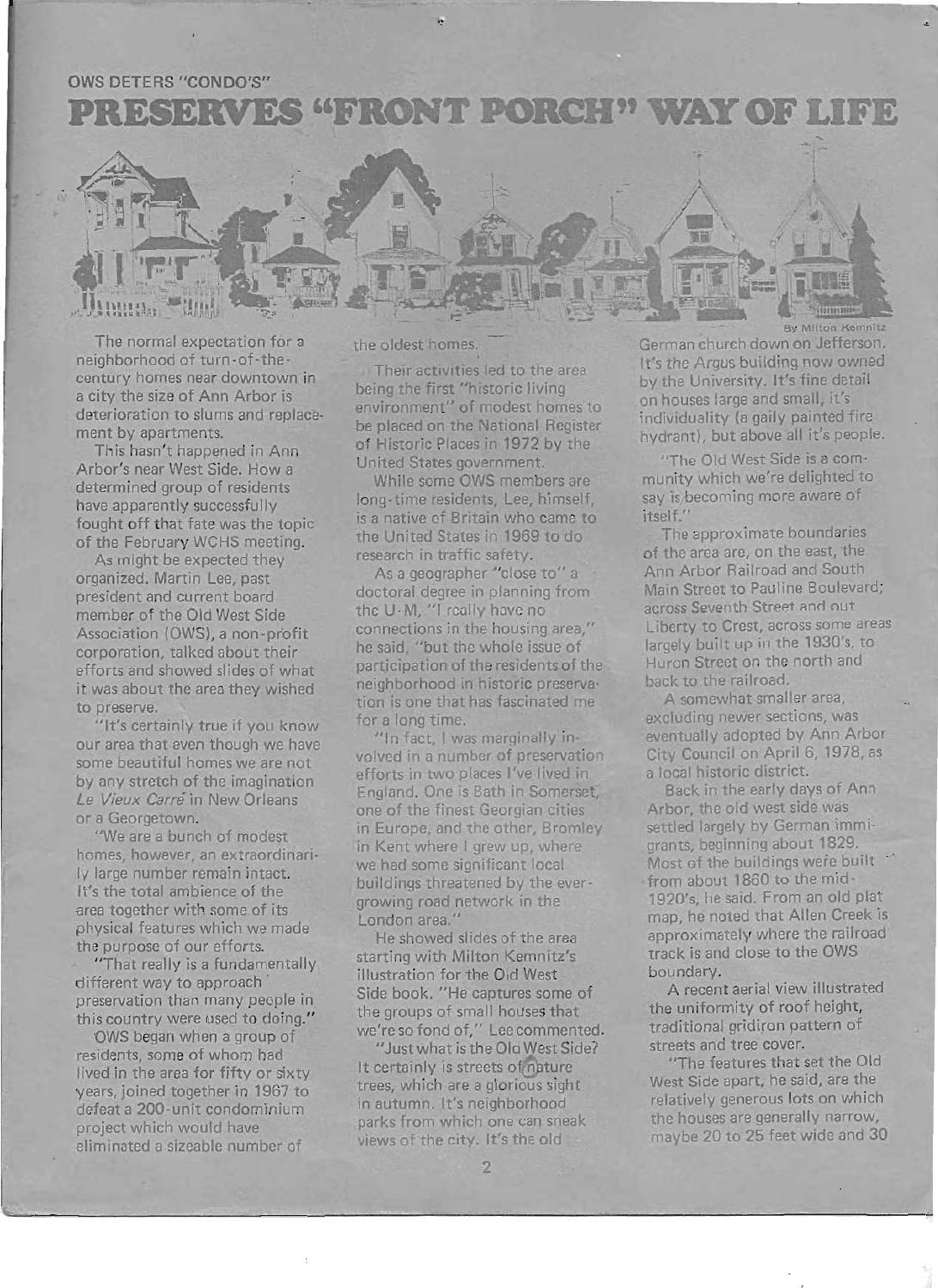to 40 feet deep. The effect is to give a very open streetscape and rather park-like appearance."

"Architecturally, the styles can best be described as eclectic revival. Although there's no real uniformity in style, there's a great deal of similarity in basic physical form-that is the size of house on the lot, the openness of the porches, the planting of trees and general orientation of the houses toward the street in sharp contrast to subdivisions built since the 1930's which focused more on the backyard.

"In the late 1960's we began to see flat-roofed apartment buildings cropping up between the frame houses. It began to destroy the streetscape. Much more critical was the proposal to demolish a whole square block and build condominiums. "

The corporation was formed, initiating ten years or so of intense effort that culminated in adoption of the preservation ordinance.

After defeating the condominium project, they decided they must document the character of the area. They obtained a couple of grants from the National Trust for Historic Preservation plus assistance from U-M architectural people. With grant money they hired a nationally known consultant, Antoinette Downing, and by 1971 produced a book, The *Old West Side.* 

"The book not only got us the credibilitv to be listed on the national register, but also, City Council received it as a sort of policy statement.

"National register status is not terribly powerful except for projects which involve federal licensing or funding-such as a six-lane freeway."

"We realized we should use the state historic district enabling act to have the area declared a local historic district by city council. That law requires a study committee involving the existing historic district commission, a preliminary report prepared stating



PORCH SCENE, 1908 At 449 Fifth Street, Ann Arbor.

under what circumstances a historic district should be set up and guidelines that should be administered as a result. The report has to be reviewed by the local planning commission, a public hearing held and final report made.

"What we came up with was a set of standards all of which are very cut-and-dried. This is extremely important because I don't think there are more than three people in the whole area who could agree on what color houses should be painted, for example. Some new subdivisions do in fact do that. They have what amounts to vigilante groups which often get into some very nasty neighborhood politics.

"We say we are threatened by thoughtless redevelopment and expansion of houses that would tend to destroy the streetscape. Once you've said that, you have to admit that sometimes houses have



HURON STREET HOME Still stands across from Lurie Terrace Both photos. courtesy Michigan Historical Collections, Bentley Library, U-M

3

to come down, or be expanded. We are not just saying, 'no, no, no' but finding guidelines within which people can do reasonable things that people want to do with houses. .

"People are not likely to voluntarily invite some group to dump restrictions on their property, so we had the job of not just notifying and explaining but giving the community opportunity to change the recommendations.

"We had 900 properties involved. We split the neighborhood into 11 zones, appointed zone captains and had those persons shanghai one to four persons into having block -level coffees. In about three weeks we held about 23. To get people to attend we had a veritable army of volunteers out there beating on doors. Through sheer perseverance we were able to look 75 percent of the property owners eyeball-to -eyeball in the campaign."

By the time of the public hearing there was little left to cover and not much opposition, he said. One person was pretty hostile against the proposal. Others wanted to go a step further and prohibit chainlink fences in the front yard, which was done. One was hostile because the National Register did not include his block!

The standards adopted limit height to three stories, require roof pitch of at least 5:12 or 20 percent (no flat roofs) and require expansion to be mainly at the back to preserve wide side yards at least part way back. (It would cost \$150,000 to build up the buildable area left, he said.)

Driveway width is limited. Enclosure of most front porches was already prohibited because they are in the front yard setback area. In repairing a porch, an attempt must be made to match the original material though it doesn't have to be replicated. Wrought iron metalwork is